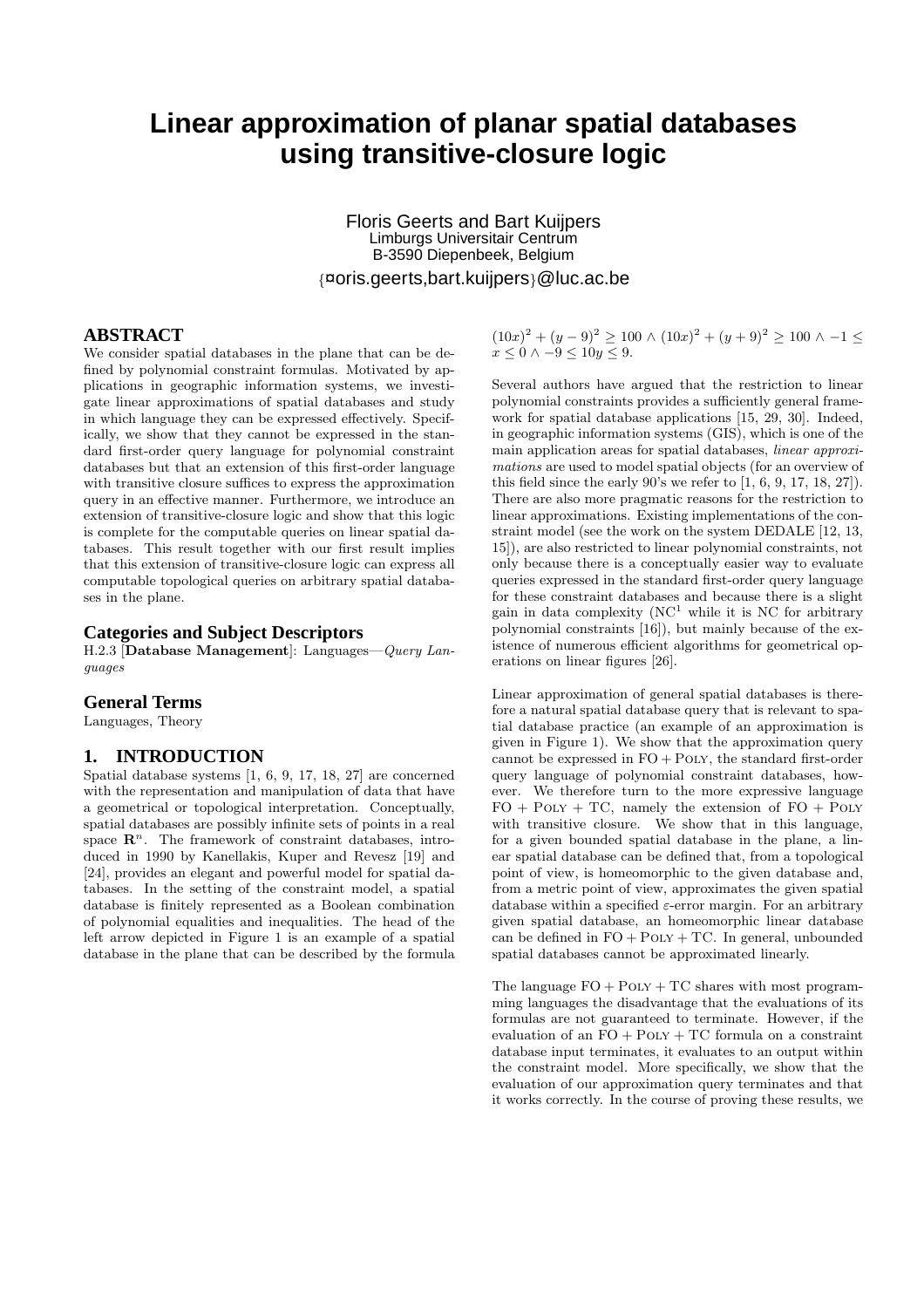

**Figure 1: A spatial database and an** ε**-approximation**

also show that the tangent line in a point to a curve in a spatial database can be expressed in  $FO+POLY$  and that as a consequence, for instance, cusp points and corner points of curves can be identified in  $FO + POLY$ .

It should be noted that it is not obvious (in fact, this problem is open) that the approximation query, or any other computable query for that matter, is expressible in  $FO +$  $POLY + TC$ . However, if the transitive closure operation is extended with a stop condition, we denote this language with  $FO + POLY + TC^{\Sigma}$ , then it is not difficult to see that  $FO + POLY + TC^{\Sigma}$  is computationally complete on finite spatial databases (with rational coordinates). Using recent results by Vandeurzen et al. on the encoding of linear spatial databases by means of finite spatial databases [3, 8, 31] (this encoding and the corresponding decoding are expressible in  $FO + POLY$ , we show that  $FO + POLY + TC^{\Sigma}$  is also computationally complete on linear spatial databases (that can be described by linear polynomials with integer or rational coefficients).

We also show that  $FO + POLY + TC$  allows for the expression of aggregation operators, such as the area of regions and the length of curves, on linear spatial databases (that may even be described by linear polynomials with algebraic coefficients). Benedikt and Libkin [4] have already shown that these aggregate operators are not first-order definable, but that they can be expressed in suitable extensions of  $FO +$ Poly.

We will also show a refinement of our approximation result, to the effect that the resulting approximation can be guaranteed to be definable by means of linear polynomials with integer coefficients. This refinement implies that  $FO +$  $\text{POLY} + \text{T} \text{C}^{\Sigma}$  is computationally complete on arbitrary planar spatial databases for what concerns the Boolean topological queries. For a number of spatial database applications exact metric information is not important and only topological properties of the spatial data are relevant. In such applications, only topological queries are of interest. This class of queries has received ample attention in the constraint database literature (for an overview we refer to Chapter 10 in [24] and references therein [23]).

As an example, we examine the topological connectivity query and show that the connectivity test for arbitrary spatial databases is expressible in  $FO + POLY + TC$ .

The question remains open whether or not  $FO + POLY + TC$ is complete for all computable queries on arbitrary planar spatial databases in the polynomial constraint model.

This paper is organized as follows. In Section 2, we define spatial databases and the languages  $FO + POLY$  and  $FO +$  $\text{POLY}+\text{TC}^{\Sigma}$ . We also review some topological properties of spatial databases. In Section 3, the expression of the linear approximation of a spatial database is given and proven to work correctly. Also results concerning the expression of tangent lines in  $FO + POLY$  and of aggregation operators for linear databases in  $FO + POLY + TC$  are discussed in this section. Finally, Section 4 contains all the completeness results.

# **2. PRELIMINARIES AND DEFINITIONS**

In this section, we define spatial databases and the standard first-order query language for spatial databases. We also define two extensions of this query language with transitive closure. Finally, we review some basic properties concerning the local topological behavior of spatial databases.

#### **2.1 The constraint model for spatial databases**

Let **R** denote the set of the real numbers, and  $\mathbb{R}^2$  the real plane.

Definition 1. A spatial relation is a geometrical figure in **R**<sup>2</sup> that can be defined as a Boolean combination (union, intersection and complement) of sets of the form  $\{(x, y) \mid$  $p(x, y) > 0$ , where  $p(x, y)$  is a polynomial with integer coefficients in the real variables  $x$  and  $y$ . A *spatial database* is a finite sequence of spatial relations.

A **Z**-linear (resp. **A**-linear) spatial relation is a spatial relation that can be defined in terms of linear polynomials with integer (resp. algebraic) coefficients. A **Z**-linear (resp. **A**-linear) spatial database is a finite sequence of **Z**-linear (resp. **A**-linear) spatial relations.

We remark that in mathematical terminology, spatial relations are called semi-algebraic sets. Linear spatial relations are also referred to as semilinear sets. Every **Z**-linear relation is also **A**-linear, but the converse isn't true, e.g., the **A**-linear relation  $\{(x, y) \in \mathbb{R}^2 \mid y = \sqrt{2}\}\)$  is not **Z**-linear. Note that  $p(x, y) = 0$  is used to abbreviate  $\neg(p(x, y))$ 0)  $\land \neg(-p(x, y) > 0)$ .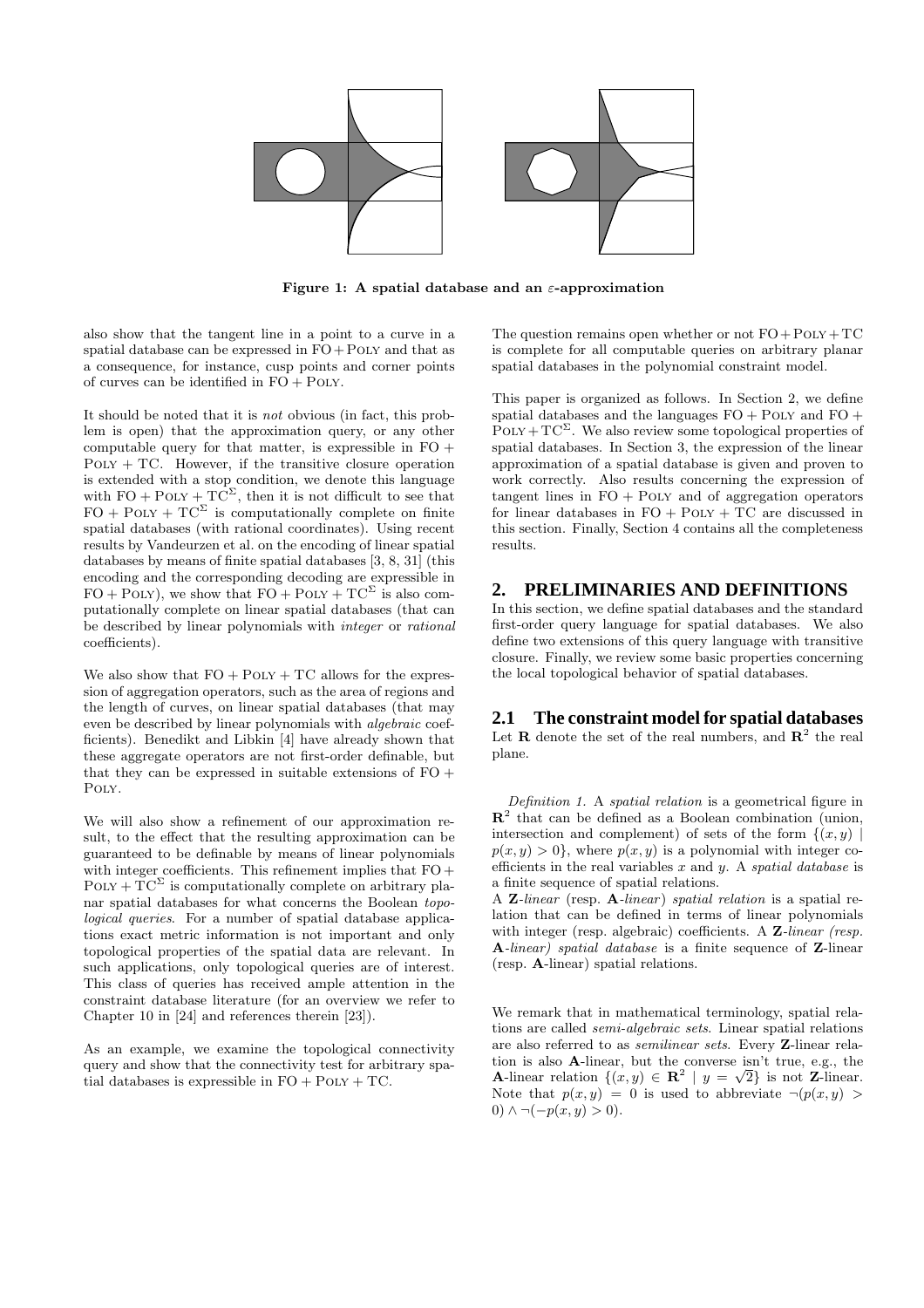In this paper, we will use  $FO + POLY$ , the relational calculus augmented with polynomial inequalities as standard spatial query language.

Definition 2. A formula in  $FO + POLY$  is a first-order logic formula  $\varphi(x_1,\ldots,x_n,S_1,\ldots,S_m)$  built, using the logical connectives and quantifiers, from two kinds of atomic formulas:  $S_{\ell}(x, y)$  and  $p(x_1,...,x_k) > 0$ , where each  $S_{\ell}$ , for  $1 \leq \ell \leq m$ , is a binary relation name representing a spatial relation from the input database and  $p(x_1,...,x_k)$  is a polynomial in the variables  $x_1, \ldots, x_k$  with integer coefficients.

Variables in such formulas are assumed to range over **R**. Tarski's quantifier-elimination property for first-order logic over the reals guarantees that  $FO + POLY$  formulas can be evaluated effectively on spatial database inputs and their result is a spatial relation (in  $\mathbb{R}^n$ ) that also can be described by means of polynomial constraints over the reals [7, 28].

If  $\varphi(x_1,\ldots,x_n,S_1,\ldots,S_m)$  is an FO + POLY formula,  $a_1$ ,  $\ldots, a_n$  are reals, and  $(A_1, \ldots, A_m)$  is a spatial database, we denote by  $(a_1, ..., a_n, A_1, ..., A_m) \models \varphi(x_1, ..., x_n, S_1, ...,$  $S_m$ ) that  $(a_1, \ldots, a_n, A_1, \ldots, A_m)$  satisfies  $\varphi$ .

#### **2.2 Transitive closure logic**

A second language that we will use is  $FO + POLY + TC$ , an extension of FO + Poly with recursion.

Definition 3. A formula in  $FO + POLY + TC$  is a formula built in the same way as an  $FO + POLY$  formula, with the following extra formation rule: if  $\psi(x_1,\ldots,x_k,y_1,\ldots,y_k,$  $S_1,\ldots,S_m$  is a formula,  $\vec{s}$  and  $\vec{t}$  are k dimensional vectors of variables, then

$$
[\text{TC}_{\vec{x},\vec{y}}\psi(\vec{x},\vec{y},S_1,\ldots,S_m)](\vec{s},\vec{t}),
$$

is also a formula whose free variables are  $\vec{s}$  and  $\vec{t}$ . It is assumed that  $\vec{x}$  and  $\vec{y}$  are pairwise distinct.

We must evaluate  $FO + POLY + TC$  formulas on spatial databases in an effective way. Moreover, in analogy with FO+ Poly formulas, we want as output a polynomial constraint description of the result of the evaluation.

For the first-order subformulas of  $FO + POLY + TC$ , this is done as for  $FO + POLY$ : the description of the database relations are plugged in to the formula, and quantifier elimination is employed.

For a formula of the form  $[TC\psi](\vec{s},\vec{t})$ , we produce constraint descriptions of the successive stages  $TC_iR_{\psi}$  in the computation of the transitive closure, as follows. The binary (vector) relation  $R_{\psi}$  is defined, given a database  $\mathcal{D} = (A_1, \ldots, A_m)$ , as  $\{(\vec{a}, \vec{b}) | (\vec{a}, \vec{b}, \mathcal{D}) \models \psi(\vec{x}, \vec{y}, S_1, \ldots, S_m)\}.$  We put the first stage  $TC_1R_{\psi} := R_{\psi}$ , and for  $i > 1$ , the stage  $TC_iR_{\psi}$  equals  $TC_{i-1}R_{\psi}\cup\{(\vec{x},\vec{y})\mid (\exists \vec{z})((\vec{x},\vec{z}) \in TC_{i-1}R_{\psi}\wedge(\vec{z},\vec{y})\in R_{\psi})\}.$ For each  $i$ , we can effectively check, whether

$$
\mathrm{TC}_i R_{\psi} = \mathrm{TC}_{i-1} R_{\psi}.
$$

If we find such an  $i$ , we can output a constraint description of TC<sub>i</sub> $R_{\psi}$  (or TC<sub>i−1</sub> $R_{\psi}$  for that matter) as the result. If

we never find such an  $i$ , the computation does not end and the result is undefined. Finally, we check whether the pair of vectors  $(\vec{s}, \vec{t})$  is in the result.

An example when no  $i$  exists is the following. Consider the relation  $R = \{(x, y) \in \mathbb{R}^2 \mid y = 2x\}$ . At stage *i*, we have the relation  $TC_iR = \{(x, y) \in \mathbb{R}^2 \mid (\exists j)(0 \leq j \leq i \text{ and } y = j\})$  $2^{j}x$ ).

We now extend the language  $FO + POLY + TC$  with a stop condition.

Definition 4. The language  $FO+POLY+TC^{\Sigma}$  is defined as FO+Poly+TC, except that instead of the transitive closure formation rule, we now have a the following formation rule. If  $\psi(x_1,\ldots,x_k,y_1,\ldots,y_k,S_1,\ldots,S_m)$  is a formula,  $\vec{s}$  and  $\vec{t}$ are  $k$  dimensional vectors of variables, then

$$
[\text{TC}_{\vec{x},\vec{y}}\psi(\vec{x},\vec{y},S_1,\ldots,S_m)|_T \sigma(S_1,\ldots,S_m,T)] (\vec{s},\vec{t}),
$$

is also a formula with free variables  $\vec{s}$  and  $\vec{t}$ , and where T denotes a new binary relation name representing a stage in the computation of the transitive closure of  $R_{\psi}$ . The stop condition  $\sigma$  is a formula with may use  $T(\vec{x}, \vec{y})$  as extra atomic formula. It is assumed that  $\vec{x}$  and  $\vec{y}$  are pairwise distinct.

The evaluation of an  $FO + POLY + TC^{\Sigma}$  formula is as follows. For the first-order subformulas of  $FO + \text{POLY} + \text{TC}^{\Sigma}$ , this is done as for  $FO + POLY$ .

For a formula of the form  $[TC\psi |_T \sigma](\vec{s}, \vec{t})$ , we again produce constraint descriptions of the successive stages  $TC_i^{\Sigma}R_{\psi}$  in the computation of the transitive closure, as follows. The binary (vector) relation  $R_{\psi}$  is defined as before, and we put the first stage  $TC_1^{\Sigma} := R_{\psi}$ . Then for  $i > 1$ , stage  $TC_i^{\Sigma}R_{\psi}$ equals  $TC_{i-1}^{\Sigma}R_{\psi}\cup\{(\vec{x},\vec{y})\mid (\exists\vec{z})((\vec{x},\vec{z})\in \mathrm{TC}_{i-1}^{\Sigma}R_{\psi}\wedge(\vec{z},\vec{y})\in$  $R_{\psi})\}.$ 

The difference with the evaluation of an  $FO + POLY + TC$ formula is that for each  $i$  we check (again, this can be done in an effective way) whether

$$
\mathrm{TC}_i^{\Sigma} R_{\psi} = \mathrm{TC}_{i-1}^{\Sigma} R_{\psi},
$$

or, whether

$$
(\mathcal{D}, \mathrm{TC}_i^{\Sigma}) \models \sigma(S_1, \ldots, S_m, T).
$$

If we find such an  $i$ , we can output a constraint description of  $TC_iR_{\psi}$  as the result. If we never find such an i, the computation does not end and the result is undefined. Finally, we check whether the pair of vectors  $(\vec{s}, \vec{t})$  is in the result.

Remark that  $FO + POLY + TC$  is included in  $FO + POLY +$ TC<sup>Σ</sup>. Indeed, when  $\sigma := \text{false}$  we obtain the definition of  $FO + POLY + TC$ . It is an open problem whether the inclusion is strict.

#### **2.3 Spatial relations are locally conical**

In this section, we discuss a fundamental topological property of spatial databases. First, we introduce the metric and topological terminology needed in the remainder of the paper. The Euclidean distance between two points  $p, q \in \mathbb{R}^2$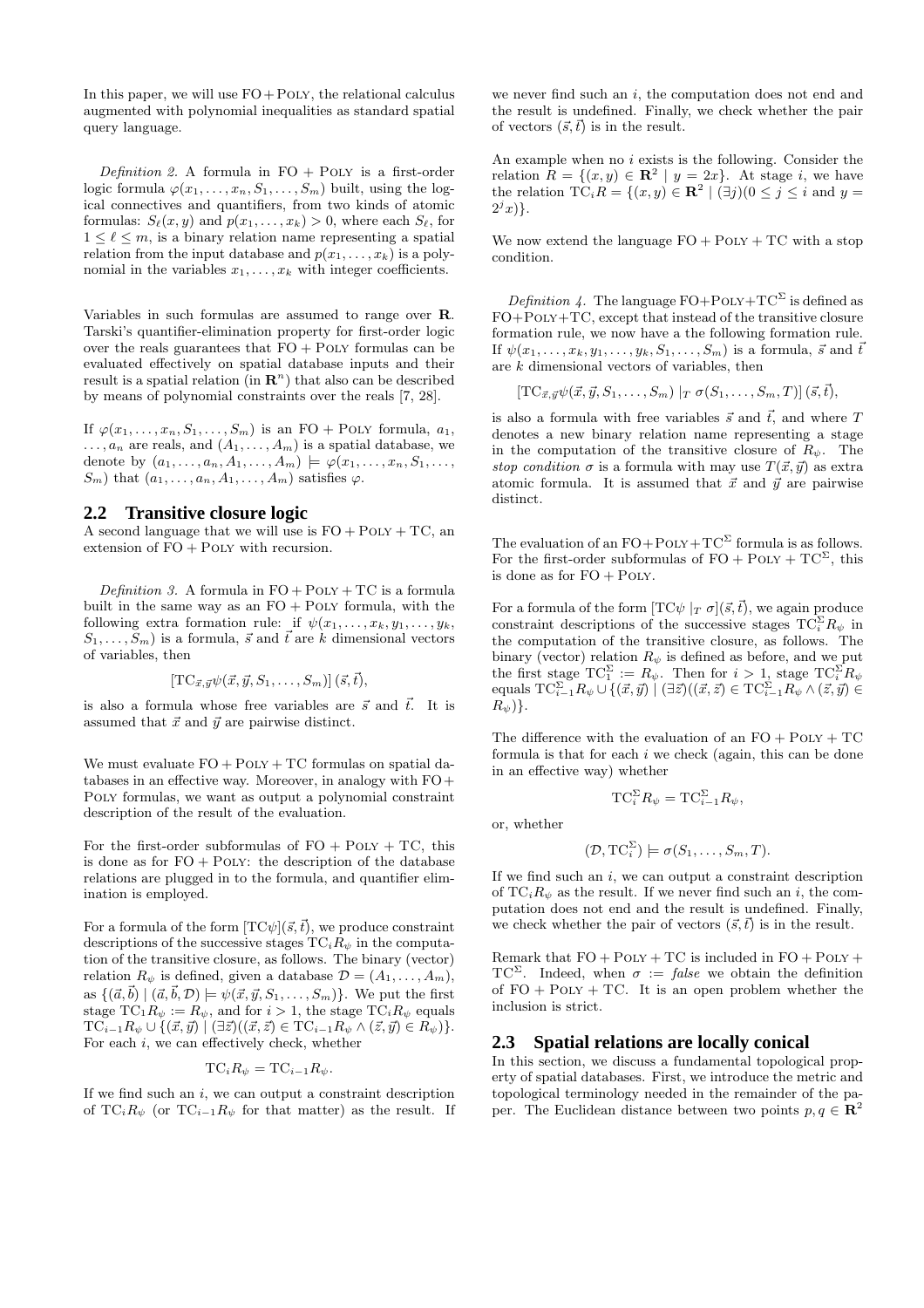will be denoted by  $d(p, q)$ . If p is a point of  $\mathbb{R}^2$  and  $\varepsilon > 0$ a real number, we denote by  $B^2(p,\varepsilon)$  the closed disk with center p and radius  $\varepsilon$  and by  $S^1(p, \varepsilon)$  its boundary. A homeomorphism  $h : \mathbf{R}^2 \to \mathbf{R}^2$  is a continuous bijective function whose inverse is also continuous. An *isotopy* of the plane is a homeomorphism of the plane that is isotopic to the identity. Two homeomorphisms  $f$  and  $g$  are *isotopic* if there is a continuous function  $F: \mathbb{R}^2 \times [0,1] \to \mathbb{R}^2$  such that for each  $t \in [0, 1]$ , the function  $F_t : \mathbf{R}^2 \to \mathbf{R}^2 : p \mapsto F(p, t)$  is a homeomorphism and  $F_0$  is f and  $F_1$  is g. Two sets are said to be *isotopic* if there is an isotopy that maps one to the other. Finally, if  $A$  is a spatial relation, we denote its topological border by  $\partial A$ , its topological closure by A and its interior by  $A^\circ$ .

By a *cone* with top  $p = (x_p, y_p)$  and base  $B \subseteq \mathbb{R}^2$ , we mean the set  $\{\lambda \cdot (x_p, y_p) + (1 - \lambda) \cdot (x', y') \mid 0 \leq \lambda \leq$ 1 and  $(x', y') \in B$ . Spatial relations have the following fundamental topological property.

Property 1. [5, Theorem 9.3.5] For a spatial relation A and a point p in the plane there exists a radius  $\varepsilon_{A,p}$  such that for each  $0 < \varepsilon < \varepsilon_{A,p}$ ,  $B^2(p,\varepsilon) \cap A$  is isotopic to the cone with top p and base  $S^1(p, \varepsilon) \cap A$ .

We call such a radius  $\varepsilon_{A,p}$ , a cone radius of p in A. If A is clear from the context, we just call it a cone radius of  $p$  and denote it by  $\varepsilon_p$ . We remark that a spatial relation is also conical towards infinity (or around the point  $\infty$ ), i.e., there exists a radius  $\varepsilon_{\infty}$  such that the spatial relation is conical outside the disk  $B^2((0,0), \varepsilon_\infty)$ . The authors have shown the following expressiveness property.

Property 2. [11] For a given spatial relation A and point  $p$ , there exists an  $FO + POLY$  formula which defines a cone radius  $\varepsilon_p$ . For a given spatial relation A, there exists an FO + POLY formula which defines a radius  $\varepsilon_{\infty}$ .

More concretely, the value defined by this  $FO + POLY$  formula is one third of the maximal value such a cone radius can take (and three times the minimal value for the point ∞).

The bases of the cones are finite unions of points and open arc segments on the circles  $S^1(p, \varepsilon_p)$ . Moreover, it can be shown that only a finite number of points  $p$  in the plane have a cone with base *different* from the following six types: two points on the circle, a closed arc segment on the circle (i.e. the union of an open arc segment and two points) and the circle itself for  $p$  belonging to the spatial relation  $A$ , and the complements (on the circle) of these three types, for p belonging to the complement of A. The points which have a cone of one of these six types, are called regular points of A. Non-regular points are called singular. It is known that a spatial relation has only a finite number of singular points. We also remark that the regularity/singularity of a point is expressible in  $FO + POLY$  [21].

Since Property 2 is only proven for planar spatial databases and the construction of the approximation in the next section heavily depends on this result, our results are restricted to planar spatial databases. It is not clear if this Property also holds for spatial databases in higher dimensions.

# **3. LINEAR APPROXIMATION OF PLANAR SPATIAL DATABASES**

First, we define the concept of an  $\varepsilon$ -approximation of a spatial relation, i.e., a linear spatial database that, from a topological point of view, is isotopic to a given spatial relation and, from a metric point of view, approximates it within an ε-error margin.

Definition 5. Let A be a spatial relation,  $(A_1, \ldots, A_m)$  a spatial database and  $\varepsilon > 0$  a real number.

We call an **A**-linear spatial database  $(B_1, \ldots, B_m)$  an *(al*gebraic)  $\varepsilon$ -approximation of  $(A_1, \ldots, A_m)$  if there exists an isotopy h of the plane such that  $h(A_i) = B_i$  and if for every point  $p \in \partial A_i$  there exists a point  $q \in \partial B_i$  such that  $d(p, q) \leq \min\{\varepsilon, \varepsilon_{A_i, p}\}\$  (where  $\varepsilon_{A_i, p}$  is the cone radius of p in  $A_i$ , for every  $1 \leq i \leq m$ . We call an **A**-linear spatial relation B an (algebraic)  $\varepsilon$ -approximation of A if the database (B) is an  $\varepsilon$ -approximation of (A). If an  $\varepsilon$ -approximation of a spatial database or a spatial relation is furthermore **Z**-linear, we call it a *rational*  $\varepsilon$ -*approximation*.

As we will show,  $\varepsilon$ -approximations always exists for *bounded* spatial relations and databases. This is no longer true for unbounded spatial relations. Consider e.g., the unbounded spatial relation  $\{(x, y) \in \mathbb{R}^2 \mid y = x^2\}$ . It is easy to see that this parabola cannot be approximated by a finite number of line segments, and hence has no  $\varepsilon$ -approximation for any  $\varepsilon > 0$ .

We first show that approximation cannot be expressed in  $FO + POLY.$ 

PROPOSITION 3.1. Let  $\varepsilon > 0$  be a real number. A query that returns an  $\varepsilon$ -approximation of a spatial relation is not expressible in  $FO + POLY$ .

PROOF. Let  $R$  be a binary relation over the reals. Let  $\varphi$  be the query on R that returns the corner points of an  $\varepsilon$ -approximation of the circle through the points of R if R consists of three non-collinear points and that returns R itself in any other case. Clearly, the construction of a circle through three points is expressible in  $FO+POLY$ . The same holds for the selection of the corner points of a linear spatial relation (see also Lemma 3.3 of the next section). Hence, if we assume that an  $\varepsilon$ -approximation can be defined in FO + POLY, then  $\varphi$  is also expressible in FO + POLY. However, the number of corner points,  $|\varphi(R)|$ , can be made arbitrarily large by choosing  $R$  to consist of three points far enough apart points. This contradicts the Dichotomy Theorem [3], which guarantees the existence of a polynomial  $p_{\varphi}$  such that  $|\varphi(R)| < p_{\varphi}(|R|)$  on any finite relation R.  $\Box$ 

#### **3.1 Effective algebraic approximations**

We now show that an  $\varepsilon$ -approximation can be expressed in classical  $FO + POLY + TC$  (i.e.,  $FO + POLY + TC$  without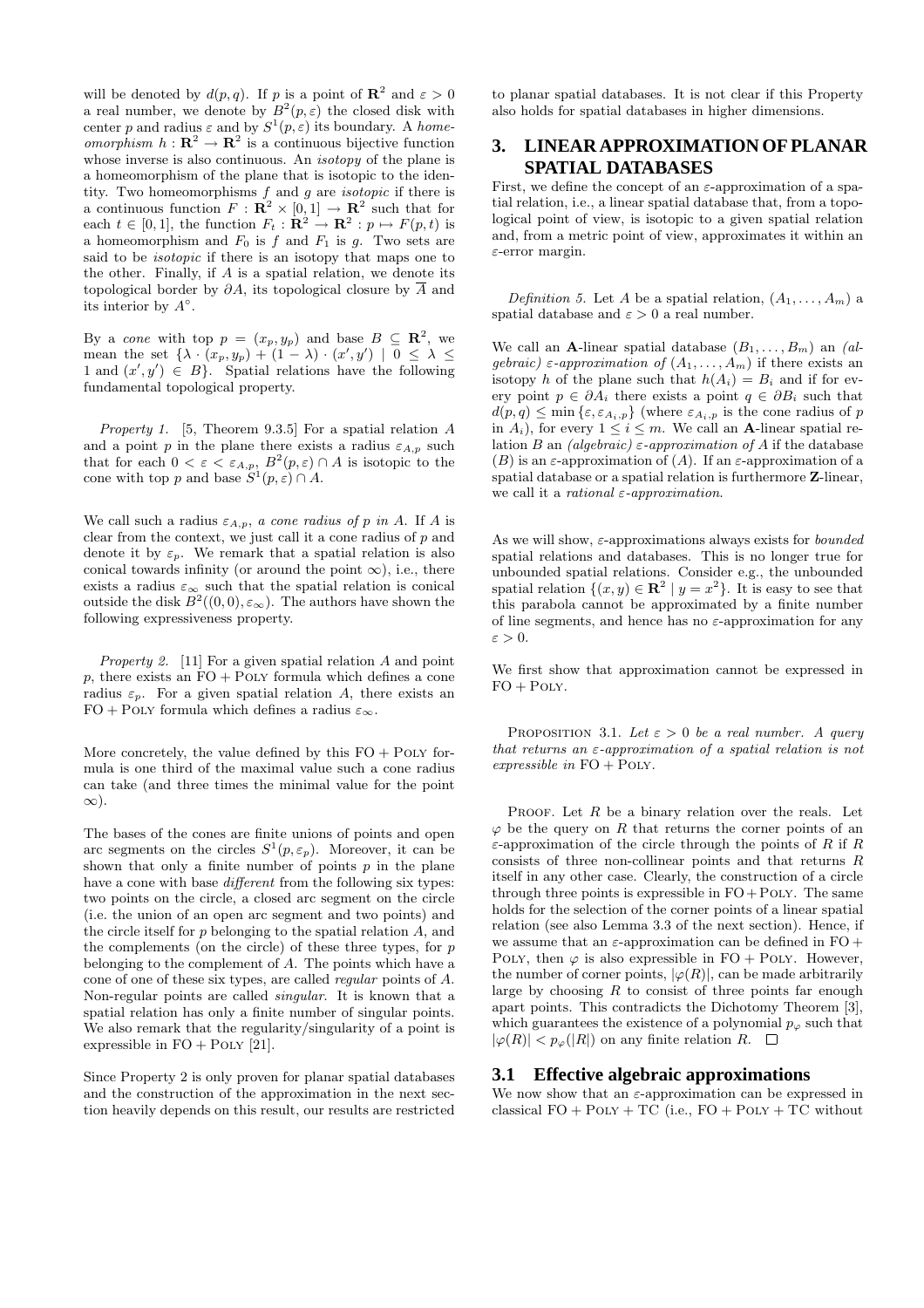the use of stop conditions). In the course of doing so we will also show that the tangent line in a point to a semi-algebraic curve can be expressed in  $FO + POLY$  (if it exists). More specifically, let  $A$  be a spatial relation and  $p$  be a point on a curve of  $\partial A$ . It is a well-known fact of algebraic geometry that the left and right tangent half-line in  $p$  always exist  $[2]$ . The following property shows how these half-lines can be defined in  $FO + POLY$ . For a proof sketch we refer to the Appendix.

LEMMA 3.2. Let A be a spatial relation and  $p = (x_p, y_p)$ be a point of ∂A whose cone is based on two points. There exists a formula  $\varphi_{\text{tangent}}(S, x, y, u, v)$  in  $\text{FO}+\text{POLY}$  such that  $(A, x_p, y_p, a, b) \models \varphi_{\text{tangent}}(S, x, y, u, v)$  if and only if the line  $a(x-x_p)+b(y-y_p)=0$  is the left or right tangent line to ∂A in p.

PROOF. Let A be a spatial relation and  $p = (x_p, y_p)$ be a point of ∂A as in the statement of the lemma. The desired formula  $\varphi_{\text{tangent}}$  can be written as a disjunction  $\bigvee_{i=1}^4 \varphi_{\text{tangent}}^i$ , where,  $(A, x_p, y_p, a, b) \models \varphi_{\text{tangent}}^i(S, x, y, u, v)$ if and only if the line  $a(x-x_p)+b(y-y_p) = 0$  is the tangent line in  $p$  to  $A$ , in the *i*th quadrant of the plane in  $p$ .

Since all formulas  $\varphi_{\text{tangent}}^i$  are similar, we only describe the case of the first quadrant of  $p$ . The cone of  $p$  is based on two points, hence, locally in the first quadrant, each of the two branches of  $\partial A$  in p is defined by a single polynomial equation  $P_1(x, y) = 0$ , resp.  $P_2(x, y) = 0$ .

We further assume that locally only the branch of  $\partial A$ , defined by  $P_1(x, y) = 0$  lies in the first quadrant of p (if the two branches are located in the first quadrant, a further case analysis is required). In the first quadrant, the right partial derivative  $\lim_{x\downarrow x_p} \frac{\partial P_1}{\partial x}(x_p, y_p) = a$ , and the left partial derivative  $\lim_{y \downarrow y_p} \frac{\partial P_1}{\partial y}(x_p, y_p) = b$  exist, and  $(a, b) \neq (0, 0)$ . Assume that  $a \neq 0$  and  $b \neq 0$  (the wanted formula will be a disjunction of three disjuncts, where each disjunct corresponds to either  $a \neq 0 \wedge b \neq 0$ ,  $a = 0 \wedge b \neq 0$ , or,  $a \neq 0 \wedge b = 0$ . The Implicit Function Theorem guarantees the existence of two differentiable functions  $g(x)$  and  $f(y)$  such that locally, in the first quadrant,  $P_1(x, g(x)) = 0$ , and  $P_1(f(y), y) = 0$ . This implies that

$$
\frac{dg}{dx}(x_p) = -\frac{a}{b} \text{ and } \frac{df}{dy}(y_p) = -\frac{b}{a}.
$$

We express this by an FO + POLY formula  $\varphi_{\text{tangent}}^1$ , which expresses the existence of a number  $\delta > 0$  such that for each  $x', y'$  with  $x_p < x' < x_p + \delta$  and  $y_p < y' < y_p + \delta$ ,

$$
|p_1 - q_1| < \varepsilon (x' - x_p),
$$
\n
$$
|p_2 - q_2| < \varepsilon (y' - y_p),
$$

where  $p_1$  and  $p_2$  are the intersection points of the line  $a(x (x_p) + b(y - y_p) = 0$  with the lines  $x = x'$  and  $y = y'$  respectively, and  $q_1 = |g(x') - y_p|$  and  $q_2 = |f(y') - x_p|$  are the intersection points of  $\partial A$  with the lines  $x = x'$  and  $y = y'$ respectively. Hence,  $\varphi_{\text{tangent}}^1$  defines the coefficients of the tangent half-line in p to  $\partial \tilde{A}$  in the first quadrant. Note that, since all multiples of  $\lambda \cdot (a, b)$  satisfy the formula  $\varphi_{\text{tangent}}^1$ , we select the one such that  $\lambda \cdot (a+b) = 1$ .  $\Box$ 



**Figure 2: Illustration of the definition of the tangent line**

The formula  $\varphi_{\text{tangent}}(S, x, y, u, v)$  defines the tangent lines to a curve in a point. Basically, there are three possible configurations of the left and right tangent line.

• First, they can be collinear and oriented in opposite directions; in this case there exists a *unique tangent line* to  $\partial A$ in p.

• Second, they can be collinear and oriented in the same direction; in this case p is a cusp point of  $\partial A$ .

• Third, the left and right tangent line can form a constant angle in p. In this case two different algebraic curves of  $\partial A$ meet in p, and we call p a *corner point* of  $\partial A$  or A.

LEMMA 3.3. Let  $A$  be a spatial relation. The cusp points, the corner points and the points with a certain fixed tangent line to ∂A can be defined in  $FO + POLY$ .

Before turning to the main result of this section, we remark that cusp and corner points of a spatial relation are finite in number [2].

THEOREM 3.4. Given  $\varepsilon > 0$  and a spatial database  $(A_1,$  $\dots, A_m$ ) in which each  $A_i$  is bounded, there exists an FO +  $\text{PoLY} + \text{TC}$  formula which defines an algebraic  $\varepsilon$ -approximation of  $A_1, \ldots, A_m$ .

PROOF. We first discuss the case  $m = 1$  in considerable detail and next sketch the case  $m > 1$ .

•  $m = 1$ : Let A be a bounded spatial relation, and  $\varepsilon >$ 0 a real number. The wanted formula performs two main operations: first, locally within  $\varepsilon$ -environments it rectifies A around its singular points, its cusp points, its corner points and points on a non-linear curve with a vertical tangent line to  $\partial A$ ; secondly, outside these  $\varepsilon$ -environments (where A behaves smoothly) it computes an  $\varepsilon$ -approximation. As we will show, the first operation can be performed in  $FO +$ Poly, whereas the second needs the additional power of the transitive closure.

For the first operation, we determine in  $FO + POLY$  the singular points of  $A$  (using Property 2), the cusp points, the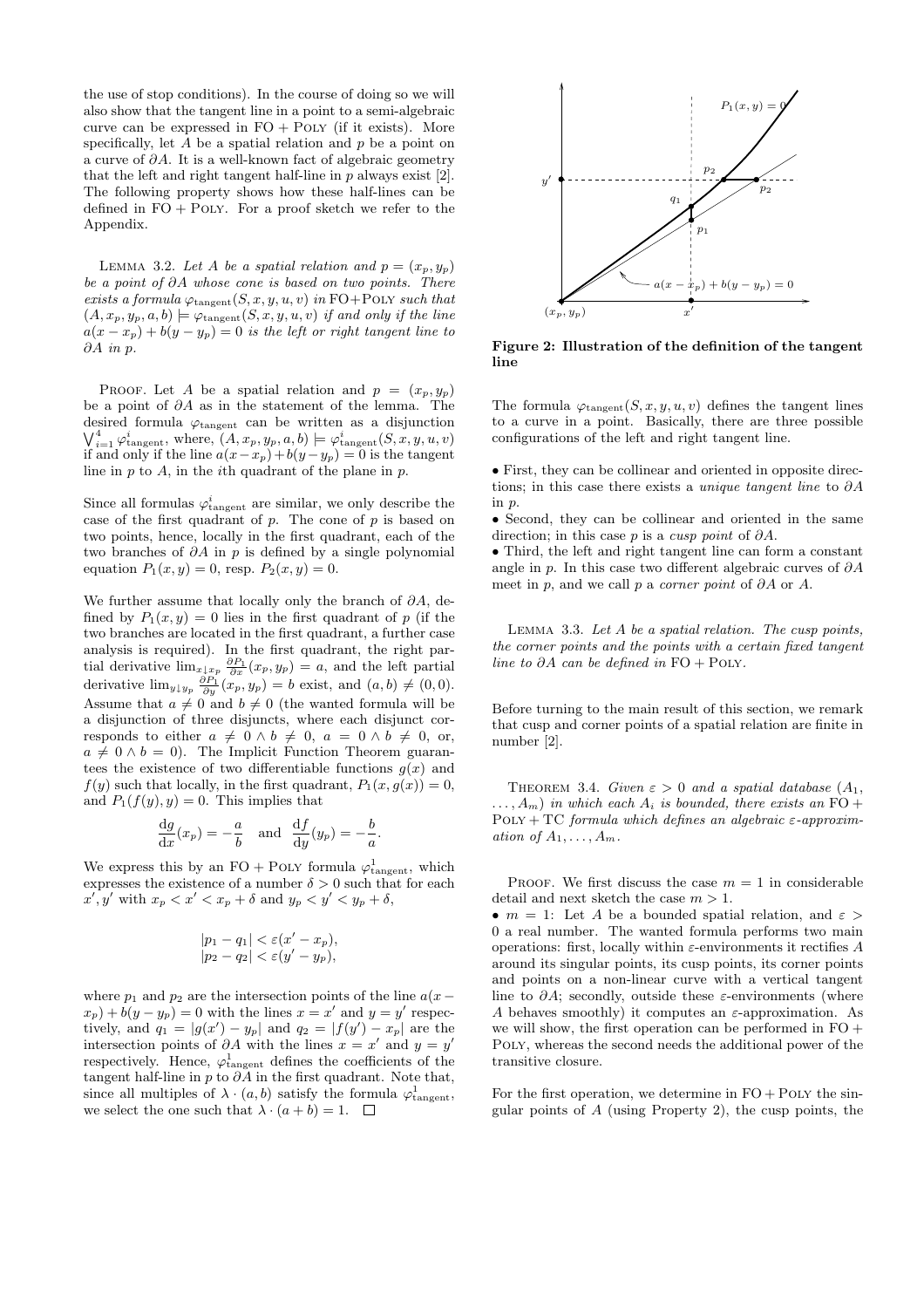corner points and the points on a non-linear curve with a vertical tangent line to ∂A (using Lemma 3.3). For such points p, we compute the minimum of  $\varepsilon$  and the cone radius  $\varepsilon_p$  of p (given by Property 2). Next, we replace  $B^2(p, \min\{\varepsilon, \varepsilon_p\}) \cap$ A by the cone with top p and base  $S^1(p, \min\{\varepsilon, \varepsilon_p\}) \cap A$ . This locally rectifies A around these points within an  $\varepsilon$ -error margin. Let the union of the interiors of all the above balls  $B^2(p, \min\{\varepsilon, \varepsilon_p\})$  be called B, and denote  $A \setminus B$  by  $\widehat{A}$ .

The part of  $\partial A$  in A is a finite union of simple algebraic curve segments, which we denote by  $\gamma$ . The set  $\gamma$  no longer has singular points, cusp points or corner points (except for the endpoints). It can also no longer contain closed curves (i.e., curves homeomorphic to the unit circle), since such closed curves contain at least two points with a vertical tangent line. We further remark that, apart from the endpoints, each point of  $\gamma$  has a unique tangent line to  $\gamma$ . Consider the function  $\mathcal{E} : \gamma \to \mathbf{R}^+ : p \mapsto \varepsilon_{A,p}$ , where  $\varepsilon_{A,p}$  is the cone radius of p in A given by Property 2. The mapping  $\mathcal E$  is a continuous semi-algebraic function and therefore maps the compact set  $\gamma$  onto a compact subset  $\mathcal{E}(\gamma)$  of  $\mathbb{R}^+$ . The set  $\mathcal{E}(\gamma)$  is therefore closed and bounded in  $\mathbb{R}^+$  and as a consequence has a minimum element  $\varepsilon_0$ . Let  $\varepsilon_0^*$  be the minimum of the input value  $\varepsilon$  and  $\varepsilon_0$ . Remark that  $\varepsilon_0^*$  can be defined in  $FO + POLY$ .

We now construct in  $FO+POLY+TC$  linear  $\varepsilon$ -approximations of the curves in  $\gamma$ , by walking with steps of length  $\varepsilon_0^*$  along these curves. For this we define in  $FO + POLY$  the binary point relation Step as  $\{(p,q) \in \gamma \times \gamma \mid d(p,q) = \varepsilon_0^*\}$ . Let ∂γ denote the set of endpoints of the curves in γ. Next, we define the set

$$
\{p \in \gamma \mid (\exists q) \in \partial \gamma \text{ and } (p,q) \in \mathrm{TC}(Step)\}.
$$

This set is finite and will be the set of corner points of the  $\varepsilon$ approximation of A-. Note that no stop condition is needed, because the transitive closure of the relation Step terminates. We define the neighbors of a corner point  $p$ , as those corner points q, such that no other corner point  $r$  satisfies  $d(p, r) < d(p, q)$  and  $d(q, r) < d(p, q)$ . It is clear that a corner point p has always two neighbors, except when  $p \in \partial \gamma$ , in which case it has only one.

Now let  $(a, b)$  be the coefficients of the tangent line to A in p, as defined by  $\varphi_{\text{tangent}}$  of Lemma 3.2. The coefficients of the line perpendicular to the tangent line in  $p$  to  $A$  (call this line  $\ell$ ) are then given by the pair  $(-b, a)$ . Let q be a neighbor on  $\gamma$  of p, let H be the half plane containing  $q$  and bounded by  $\ell$ . We now replace the intersection  $B^2(p, d(p, q)) \cap A \cap H$  by the cone with top p and base the intersection  $S^1(p, d(p, q)) \cap A \cap H$ . Let  $\widehat{A}_{\varepsilon}$  be the union of the semi-algebraic sets constructed from A- by performing the above procedure for each corner point, and of the semi-algebraic set  $B$ , which is previously defined. We will now show that the semi-algebraic set  $A_{\varepsilon}$  is indeed an  $\varepsilon$ approximation of the given spatial relation A.

It is clear that  $A_{\varepsilon}$  is an **A**-linear spatial relation. Indeed, since  $\gamma$  consists of a finite number of compact curve segments, there exists a bound on the lengths of these curve segments [2, Propsition 4.6.10]. As a consequence, the number of steps needed to step over a curve in  $\gamma$ , starting from  $p \in \partial \gamma$  and arriving closer than  $\varepsilon$  to the other endpoint  $q \in \partial \gamma$ , is also bounded. This means that only a finite number of stages in the computation of the transitive closure are needed to find the corner points of  $\gamma$ . These corner points, together with the singular points, cusp points, points on a non-linear curve with vertical tangent line are finite. Moreover, locally around these finitely many points linear constructions are done. This gives rise to a linear spatial relation.

It is also clear from the construction of the spatial relation  $A_{\varepsilon}$  that the set  $A_{\varepsilon}$  satisfies the distance condition in Definition 5.

Finally, the set  $A_{\varepsilon}$  is isotopic to A. Lemma 1 guarantees locally the existence of isotopies, mapping the database A locally to the cones, which are the building blocks in the construction of  $A_{\varepsilon}$ . Using standard techniques from topology in **R**<sup>2</sup>, it can be shown that these isotopies can be merged into a single isotopy h of the plane, such that  $h(A) = A_{\varepsilon}$  [25].

Hence,  $A_{\varepsilon}$  is an  $\varepsilon$ -approximation of A.

•  $m > 1$ : If the spatial database contains more than one relation, we can follow a similar strategy, except that the interactions between the different input relations have to be taken into account. First, for an input database  $(A_1,$  $\dots, A_m$ , we compute  $2^m$  spatial relations (in FO + PoLY), namely, every set

$$
A_1^{\alpha_1} \cap A_2^{\alpha_2} \cap \cdots \cap A_m^{\alpha_m},
$$

where  $A_i^{\alpha_i}$  can be  $A_i$  or  $A_i^c$ , the complement of  $A_i$ . Then we start, as in the case  $m = 1$ , by determining in each of these  $2<sup>m</sup>$  sets the "significant points" (i.e., the singular points, cusp points, corner points and points on a non-linear curve with a vertical tangent line). For each such point  $p$ , we determine its cone radius with respect to the sets where  $p$  is significant and let  $\varepsilon_p$  be equal to the minimum of the thus obtained values. In each of the  $2^m$  sets we uniformly do a local rectification in  $B^2(p, \min{\{\varepsilon, \varepsilon_p\}})$ . Then, as in the case  $m = 1$ , what remains to be approximated is located in  $D$ , the complement in the plane of the union of the above mentioned balls. In each of the  $2^m$  sets, the part lying in D consists of a finite union of simple algebraic curve segments. For each of the  $2^m$  sets a minimal step value  $\varepsilon_{0,i}^*$  is determined (see the case  $m = 1$ ). We take  $\varepsilon_{0,i}^*$  to be 1 for sets with no curves. Then we let  $\varepsilon_0^*$  be equal to the minimum of  $\{\varepsilon_{0,1}^*,\}$  $\ldots, \varepsilon_{0,2^m}^*$ . Then the curves are approximated uniformly (in all the sets in which they appear) using this value  $\varepsilon_0^*$  (again, as in the case of  $m = 1$  by an  $FO + POLY + TC$  formula). Since all approximations are done uniformly, all topological relations between the different sets are respected and the approximations of the individual sets  $A_i$  are obtained as the union of the appropriate sets among the  $2^m$  computed approximations.  $\square$ 

The following property is a direct consequence of the construction in the proof of the previous Theorem 3.4.

Corollary 3.5. Given an **A**-linear spatial database, the  $\varepsilon$ -approximation, defined by the  $FO + POLY + TC$  construction of Theorem 3.4, is the spatial database itself.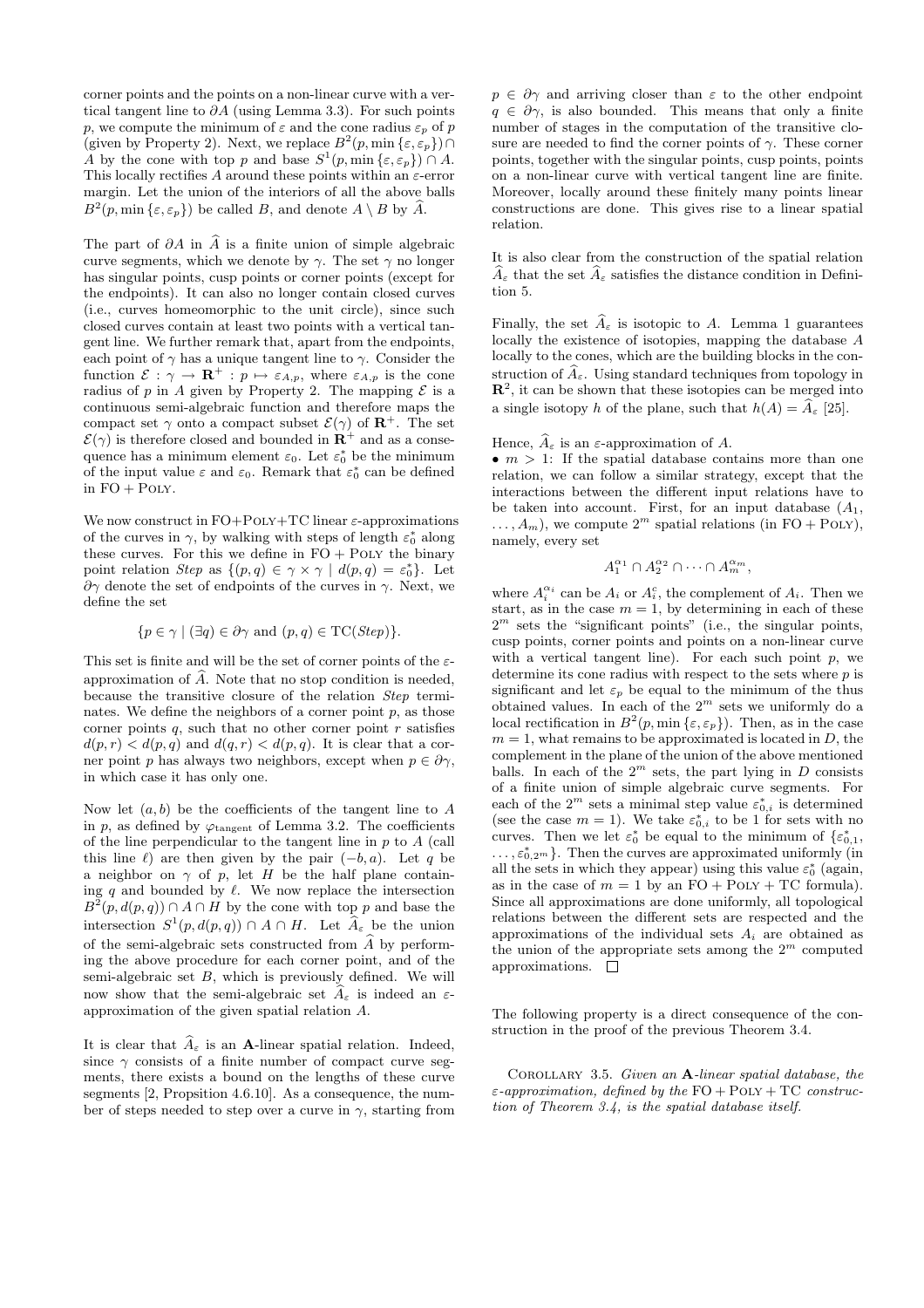THEOREM 3.6. There is an  $FO + POLY + TC$  formula that defines, on a given  $\varepsilon > 0$  and a given spatial database  $(A_1, \ldots, A_m)$ , an **A**-linear spatial database  $(B_1, \ldots, B_m)$  for which there is an isotopy h of the plane such that  $h(A_i) =$  $B_i$ , for  $1 \leq i \leq m$ .

PROOF. (Sketch) We only sketch the proof for  $m = 1$ . By Property 2, there exists an FO+Poly formula that defines a value  $\varepsilon_{A,\infty}$  such that the spatial relation A is conical towards  $\infty$  outside the disk  $B^2((0,0), \varepsilon_{A,\infty})$ . Outside this disk an isotopic rectification of  $A$  can be defined in  $FO + POLY$ . Inside this disk, a linear database isotopic to  $B^2((0,0), \varepsilon_{A,\infty}) \cap A$ can be defined in  $FO + POLY + TC$ , using Theorem 3.4. Since the two isotopies above coincide on  $S^1((0,0), \varepsilon_{A,\infty})$ , they form the desired isotopy of the plane.  $\Box$ 

#### **3.2 Aggregation**

If A is a bounded **A**-linear spatial relation, we denote by Area(A) the area of  $\overline{A^{\circ}}$ , and by Length(A) the total length of the curves in  $\partial A$ .

PROPOSITION 3.7. There exist  $FO + POLY + TC$  formulas that compute for a given bounded **A**-linear spatial relation A, the values  $Area(A)$  and  $Length(A)$ .

PROOF. (Sketch) Given a linear spatial relation A that is fully two-dimensional, the set  $B$  of its corner points and singular points can be determined in  $FO + POLY$ . From B a triangular covering of the plane can be computed, namely by first considering the set of all lines  $\mathcal L$  between two points of B, and second by constructing the set of triangles  $T =$  $\{(p_1, p_2, p_3) \mid p_i = L \cap M, \text{ for } i = 1, 2, 3 \text{ and with } L, M \in$  $\mathcal{L}$ . Next, consider the set of all triangles of T belonging to A and select only those triangles which do not contain any other triangle. This construction is in  $FO + POLY$ , and these triangles clearly define a triangulation of A. Moreover, the area of each triangle in this triangulation of A can also be determined in  $FO + POLY$ . This results in a finite bag  $C$  of real numbers. The sum of the values in  $C$  can be computed in  $FO + POLY + TC$ . We show this for the case where  $C = \{c_1 < \ldots < c_n\}$  is a set (for bags the argument is similar but more elaborate). Define the binary relation  $D = \{((x, c_i), (x + c_i, c_{i+1})) \mid x \in \mathbf{R} \text{ and } 1 \leq i < n\}.$  Then  $y + c_n$  is the sum of the elements in C, where y is such that  $((0, c_1), (y, c_n))$  belongs to the transitive closure of D. A similar argument can be used for Length $(A)$ .  $\Box$ 

#### **3.3 Rational approximations**

We now refine the previous two theorems to *rational*  $\varepsilon$ approximations. We need the following technical lemma concerning the rational approximation of real numbers.

LEMMA 3.8. There exists an  $FO + POLY + TC^{\Sigma}$  formula that computes, for a given  $\varepsilon > 0$  and a given finite set A of real numbers, a rational  $\varepsilon$ -approximation of A.

PROOF. First we compute the minimal natural number N, such that  $\varepsilon N > 1$ . This can be done in FO + POLY + TC<sup>Σ</sup> as follows. Let  $\psi_1(x, y) = 0 \leq x \wedge y = x + 1$  and

 $\sigma_1(\varepsilon,T_1)=(\exists x)((0,x)\in T_1\wedge(\varepsilon(x-1)\leq 1<\varepsilon x)).$  Hence, the natural number N is defined by the formula  $\Psi_1(x,\varepsilon) =$  $\max_x[\text{TC}\psi_1 |_{T_1} \sigma_1](0, x)$ . Let  $A = A^- \cup A^+$ , with  $A^T = \{x \mid$  $sign(x) = \tau \wedge x \in A$ , with  $\tau \in \{-, +\}$ . From the definition of N it follows that every element of A lies within distance  $\varepsilon$ to a multiple of  $1/N$ . Suppose that  $m_1$  and  $m_2$  are the smallest natural numbers such that  $A \subseteq [p,q]$ , with  $p = -m_1/N$ and  $q = m_2/N$ . We then construct the sets  $I^+ = [0, m_2] \cap \mathbb{N}$ , and  $I^- = [0, m_1] \cap \mathbb{N}$ . We focus on the set  $I^+$ , the set  $I^-$  being analogous. Let  $x_{\text{max}} = \max\{x \mid x \in A^+\}$ . Let  $\psi_2 = \psi_1$ , and  $\sigma_2(\varepsilon, T_2) = (\exists x)(\exists N)((0, x) \in T_2 \wedge |Nx_{\max} - x| \leq$  $N\varepsilon \wedge \Psi_1(N,\varepsilon)$ . Then the set  $I^+$  is defined by the formula  $\Psi_2^+(n, A, \varepsilon) = [\text{TC} \psi_2 \vert_{T_2} \sigma_2](0, n)$ . (The set  $I^-$  is defined by  $\Psi_2^-$ .) Denote the union  $I^- \cup I^+$  with I, and let  $x \in A$ . The set I is then defined by  $\Psi_2 = \Psi_2^- \vee \Psi_2^+$ . We define the  $\varepsilon$ -approximation of x as either x itself, in case that  $x$  is a multiple of  $1/N$ , or as the unique multiple of  $1/N$  which is  $\varepsilon$  close to x, otherwise. We express the first case as  $\varphi_1(x, A, \varepsilon) = (x \in A) \wedge (\Psi_2(x, A, \varepsilon))$ , and the second case as  $\varphi_2(x, A, \varepsilon)=(x \in A) \wedge \neg(\Psi_2(x, A, \varepsilon)).$  A rational  $\varepsilon$ -approximation  $A_{\varepsilon}$  is then defined by  $\{\hat{a} \mid (\hat{a}, A, \varepsilon) \models$  $\Psi_3(x, A, \varepsilon)$ , with  $\Psi_3(\hat{x}, A, \varepsilon) = (\exists x)((\varphi_1(x, A, \varepsilon) \wedge \hat{x} = x) \vee$  $(\varphi_2(x, A, \varepsilon) \wedge N\hat{x} \in I \wedge |\hat{x} - xN| \leq \varepsilon N). \quad \Box$ 

THEOREM 3.9. Rational  $\varepsilon$ -approximations of spatial databases are expressible in  $FO + POLY + TC^{\Sigma}$ .

PROOF. (Sketch)

•  $m = 1$ : By Theorem 3.4, an **A**-linear  $\varepsilon/2$ -approximation  $A_{\varepsilon/2}$  of A can be defined in FO + POLY + TC. The singular points and corner points of  $A_{\varepsilon/2}$  can be determined by an  $FO+POLY$  formula. The x and y coordinates of the singular and corner points of  $A_{\varepsilon/2}$  form two finite sets of real algebraic numbers, which can be approximated by Lemma 3.8 by a rational  $\varepsilon/4$ -approximation. With these approximated singular points and corner points a **Z**-linear relation can be built that approximates  $A_{\varepsilon/2}$  with an  $\varepsilon/2$ -error margin and therefore satisfies the restrictions of the statement of this theorem.

•  $m > 1$ : Here, we proceed as in the case  $m = 1$  and determine in the  $2^m$  **A**-linear approximations, provided by Theorem 3.4, the singular points and corner points and approximate these by rational numbers uniformly in all of the  $2^m$  sets. We follow the same construction as in the case  $m = 1.$   $\Box$ 

Analogously, we get the following result.

THEOREM 3.10. There is an  $FO + POLY + TC^{\Sigma}$  formula that defines, on a given spatial database  $(A_1, \ldots, A_m)$ , a **Z**linear spatial database  $(B_1, \ldots, B_m)$  for which there is an isotopy h of the plane such that  $h(A_i) = B_i$ , for  $1 \leq i \leq m$ .

### **4. EXPRESSIVENESS RESULTS**

In the previous section, we have proven that a specific query, namely the  $\varepsilon$ -approximation, is expressible in  $FO + POLY +$ TC. In this section, we show a general result on the expressiveness of  $FO + POLY + TC^{\Sigma}$ . Specifically, we prove that  $FO + POLY + TC^{\Sigma}$  is computationally complete on **Z**linear spatial databases, and computationally complete for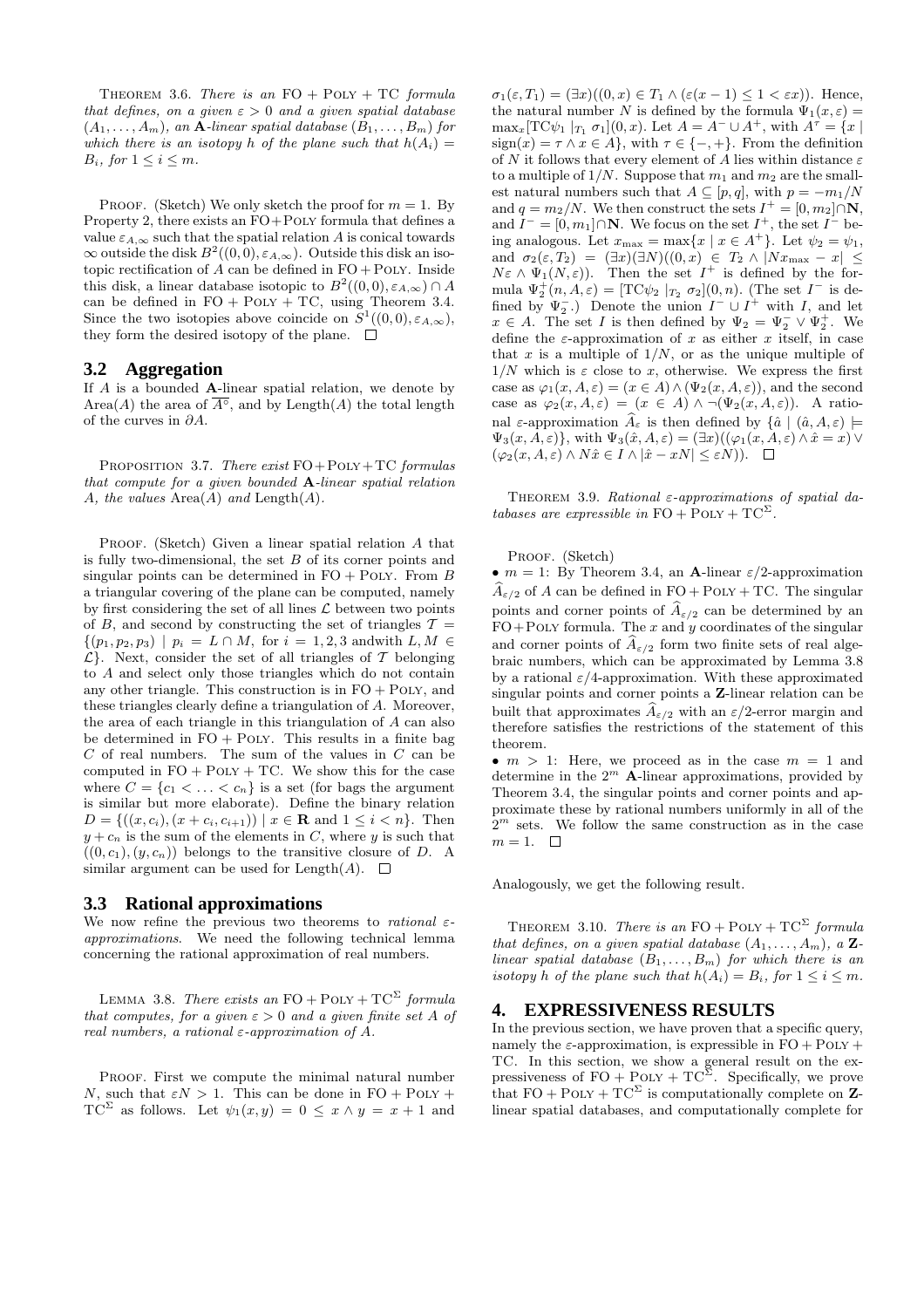the Boolean topological queries on arbitrary databases. We prove this in several steps. First, we show that any Turing computable function on  $N$  is expressible by an  $FO +$  $\text{POLY} + \text{TC}^{\Sigma}$  formula. Secondly, we prove that there exists an  $FO + POLY + TC^{\Sigma}$  definable encoding of a **Z**-linear spatial database by a natural number. The corresponding decoding is also in  $FO + POLY$ . This implies the completeness of  $FO + POLY + TC^{\Sigma}$  on **Z**-linear spatial databases. Finally, the latter completeness result, together with the existence of an  $FO + POLY + TC^{\Sigma}$ -definable **Z**-linear set (namely the one provided by Theorem 3.10) , which is isotopic to a given arbitrary spatial database, shows that  $FO + POLY + TC^{\Sigma}$ can express all the computable Boolean topological queries on arbitrary spatial databases.

#### **4.1 Recursive functions on the naturals**

We now show that  $FO + POLY + TC^{\Sigma}$  is computationally complete on the set of natural numbers **N**.

LEMMA 4.1. For every  $\mu$ -recursive function  $f: \mathbb{N}^k \to \mathbb{N}$ there exists an FO+POLY+TC<sup> $\Sigma$ </sup> formula  $\varphi_f(y)$  over a single k-ary relation S, such that on any singleton input relation  $S = \{(n_1,\ldots,n_k)\}\text{, we have } (S, y) \models \varphi_f \text{ iff } y = f(n_1,\ldots,n_k)\}$  $n_k$ ).

PROOF. Since the functions  $\text{zero}(x) := 0$ ,  $\text{proj}_i(x_1,\ldots,$  $x_k, y) := x_i$ , the successor relation succ $(x, y)$ , and the composition of  $\mu$ -recursive functions, are straightforwardly expressible in  $FO + POLY + TC^{\Sigma}$ , we focus on the formula of primitive recursion and the  $\mu$ -operator on  $\mu$ -recursive functions on **N**.

Let  $f(x_1,...,x_k,0) = g(x_1,...,x_k)$  and  $f(x_1,...,x_k, i +$  $1) = h(x_1,...,x_k, f(x_1,...,x_k, i), i)$ , with g and h  $\mu$ -recursive functions. We denote the vector  $(x_1, \ldots, x_k)$  with  $\vec{x}$ . We consider as singleton input relation  $\{(\vec{x}, i)\}\$ , with all  $x_i$  and  $i$  natural numbers.

Let  $\psi_1(u, v) := (0 \le u) \wedge (v = u + 1)$ , and  $\sigma_1(i, T) :=$  $(∃j)(0, j) ∈ T ∧ j = i$ . The interval  $[0, i] ∩ N$  is then defined by  $\{x \mid [TC\psi_1 \mid_T \sigma_1](0,x)\}.$  Next, define  $\psi_2(j, y', k, y) :=$  $((j \in [0,i] \cap \mathbf{N}) \wedge (j < i) \wedge (k = j + 1) \wedge \varphi_h(\vec{x}, y', j, y))$ and  $\sigma_2 := false$ . The  $\mu$ -recursive function f can now be expressed in  $FO + POLY + TC^{\Sigma}$  as follows.

$$
\varphi_f(\vec{x}, i, y) := (i = 0 \land \varphi_g(\vec{x}, y)) \lor (\exists y') (\varphi_g(\vec{x}, y') \land [TC^{\Sigma} \psi_2 \mid_T \sigma_2]((0, y'), (i, y))) ,
$$

where  $\varphi_g$  and  $\varphi_h$  are FO + POLY + TC<sup> $\Sigma$ </sup> formulas for the functions  $q$  and  $h$ .

The  $\mu$ -operator on a  $\mu$ -recursive function q, denoted by  $f(\vec{x}) := uya$ , is either defined as the smallest y such that  $g(\vec{x}, y) = 0$  and for each  $z < y$ ,  $g(\vec{x}, z)$  is defined and nonzero, or is undefined when such a  $y$  does not exists. We consider as singleton input relation  $\{\vec{x}\}\text{, with all }x_i$  natural numbers. Let  $\psi(y', y) := (0 \le y') \wedge (y = y' + 1) \wedge (\exists z >$  $(0) \varphi_q(\vec{x}, y, z)$  and  $\sigma(\vec{x}, T) := (\exists y)((0, y) \in T \land \varphi_q(\vec{x}, y, 0)).$ We can express the  $\mu$ -operator in FO + Poly + TC<sup>S</sup> as follows.

$$
\varphi_f(\vec{x}, y) := (y = 0 \land \varphi_g(\vec{x}, y, 0)) \lor \max_y [TC^{\Sigma} \psi \mid_T \sigma](0, y),
$$

with  $\varphi_q$  the FO + POLY + TC<sup> $\Sigma$ </sup> formula for the function  $g. \square$ 

# **4.2 Encoding/decoding of Z-linear spatial databases**

It has been shown by Vandeurzen et al. [31] that any **Z**linear spatial database has a finite geometric representation by means of a finite database over **Q** consisting of  $(n +$  $1$ <sup>2</sup>-ary tuples, with *n* the dimension of the **Z**-linear spatial database. Basically, this geometric representation contains the projective coordinates<sup>1</sup> of a complete triangulation of the linear spatial relations. Moreover, this representation can be computed by an  $FO + POLY$  formula  $\varphi_{\text{encode}}$ . Also, the corresponding decoding, which computes the **Z**-linear spatial relation out of its finite geometric representation, can be performed using a FO + POLY formula  $\varphi_{\text{decode}}$  [31].

Using classical encoding techniques [10] (see also [14]), we now show how these finite rational databases can be encoded into a single natural number in  $FO + POLY + TC^{\Sigma}$ . We also show that the corresponding decoding can be performed in  $\mathrm{FO}+\mathrm{Po}\mathrm{LY}+\mathrm{TC}^\Sigma.$ 

Since the arity of the tuples in the finite representation of a **Z**-linear spatial relation is 9, we first encode a projective coordinate triple  $q = (x, y, z)$  of rational coordinates into a 6-tuple of natural numbers  $p = ((d_x, n_x), (d_y, n_x), (d_z, n_z)),$ where  $d$  and  $n$  denote the denominator and nominator of the rational coordinates. Then we encode this -tuple in the natural number  $n_p = 2^{d_x} \times 3^{n_x} \times 5^{d_y} \times 7^{n_y} \times 11^{\tilde{d}_z} \times 13^{n_z}$ , and then decode each tuple  $(p_1,\ldots,p_9)$ , into the natural number  $2^{n_{p_1}} \times 3^{n_{p_2}} \times \cdots \times 23^{n_{p_9}}$ . Hence, to finalize the encoding of a finite relation over the rationals is to encode a finite set  $R = \{a_1, \ldots, a_\ell\}$  of integers as a single integer. We can assume that  $a_1 < a_2 < \cdots < a_n$  (since the original point tuples were different). We will encode this set  $R$  as the natural number  $n = 2^{a_1} \times 3^{a_2} \times \cdots \times p_{\ell}^{a_{\ell}}$ , with  $p_{\ell}$  the  $\ell$ th prime number.

This encoding can be expressed in  $FO + POLY + TC^{\Sigma}$ . Indeed, first we generate successively pairs of natural numbers which enumerate the set of rational numbers **Q**. We represent a rational number  $p/q$  by the pair  $(p, q)$ . This can be done by defining in  $FO + POLY$ , a successor relation on pairs of natural numbers. E.g., consider the interval  $[-1, 1] \cap \mathbf{Q}$ . The following successor relation is easily defined in FO + POLY:  $(0,1) \mapsto (1,1) \mapsto (-1,1) \mapsto (0,2) \mapsto$  $(1, 2) \mapsto (-1, 2) \mapsto (0, 3) \mapsto (1, 3) \mapsto (-1, 3) \mapsto (2, 3) \mapsto \cdots$ Also outside [−1, 1], an analogous successor relation can be defined in  $FO + POLY$ . We then stop this enumeration when for every rational number  $r$  in the projective coordinates of the representation of a **Z**-linear spatial relation, a pair  $(p, q)$  is found such that  $q \times x = p$ . This clearly is in FO +  $\text{POLY} + \text{TC}^{\Sigma}$ . Secondly, the cardinality  $\ell$  of R can be determined in FO + POLY + TC<sup> $\Sigma$ </sup>. By completeness, the  $\ell$ -th prime number  $p_{\ell}$  can be computed in FO + POLY + TC<sup> $\Sigma$ </sup>, and also the set  $A = \{2, 3, 4, \ldots, p_\ell\}$ . The subset of A consisting of elements z such that there are no  $x, y \in A$ , such that  $z = x \times y$  can be defined. This gives the set of the first

<sup>1</sup>Projective coordinates are used to deal with unbounded databases and the unbounded triangles or lines in their triangulation.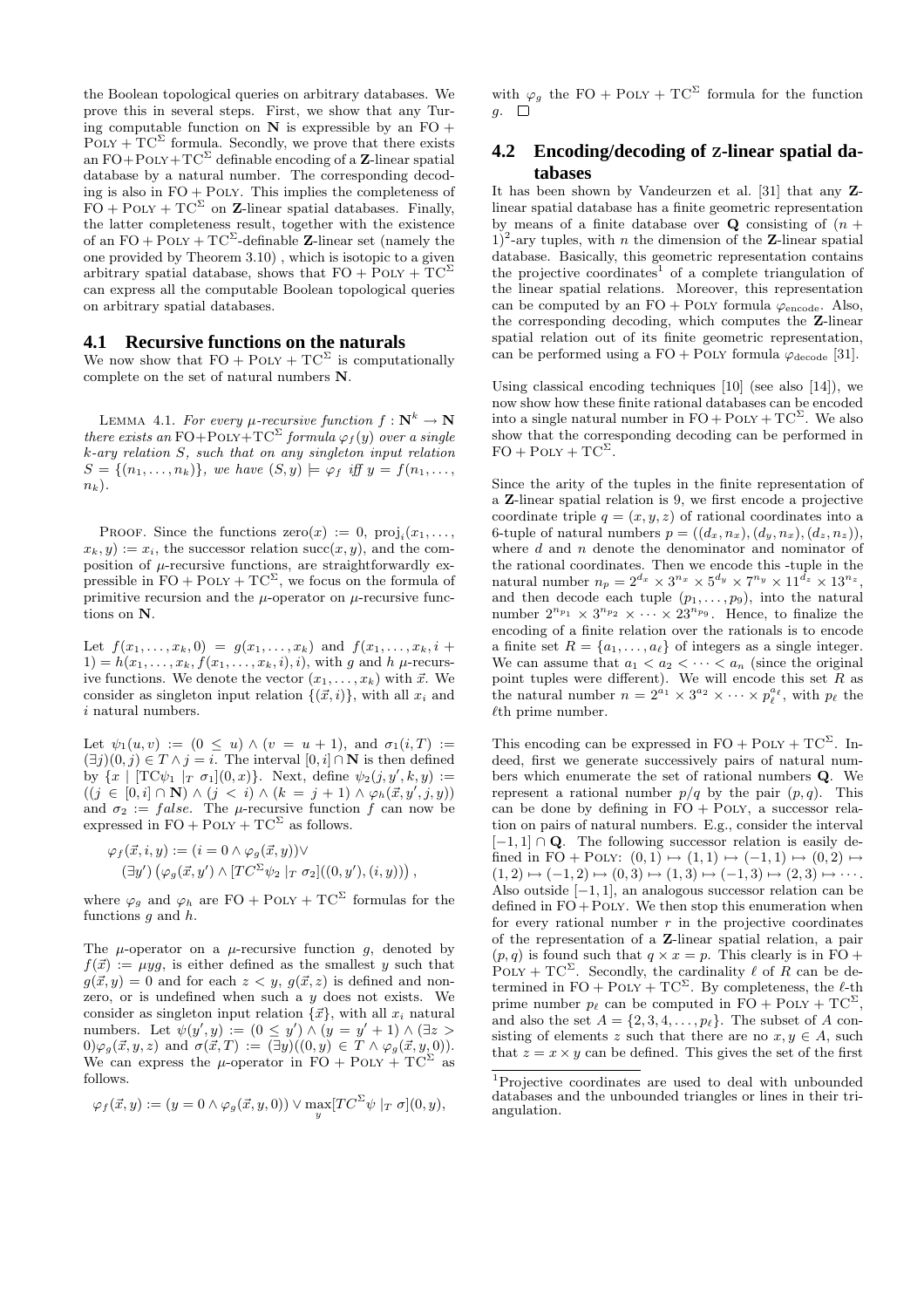$\ell$  prime numbers. In FO + POLY + TC<sup> $\Sigma$ </sup>, the set of pairs  $\{(p_1, a_1), \ldots, (p_\ell, a_\ell)\}\;$  can be computed. Because of completeness, exponentiation  $x^y$  is expressible in FO + POLY +  $TC^{\Sigma}$ , we only need to show how to multiply the elements in the set  $R' = \{p_1^{a_1}, \ldots, p_\ell^{a_\ell}\}\.$  First, define the binary relation  $M = \{((x, p_i^{a_i}), (x \times p_i^{a_i}, p_{i+1}^{a_{i+1}})) \mid x \in \mathbf{R} \text{ and } 1 \leq i < \ell\}.$ Then  $y \times p_{\ell}^{\hat{a}_{\ell}}$  is the product of the elements in  $R'$ , where y is such that  $((1, p_1^{a_1}), (y, p_\ell^{a_\ell}))$  belongs to the transitive closure of M. To decode a natural number into a finite rational relation mainly requires the factoring of natural numbers into prime factors. This can also be done in  $FO + POLY + TC^{\Sigma}$ . Indeed, given a natural number *n*, the set  $A = \{2, 3, 4, \ldots, \}$ n} can be computed in  $FO + POLY + TC^{\Sigma}$ . From A, the divisors of  $n$ , the prime divisors of  $n$ , and the highest powers of these prime divisors that still divide n can be computed. Hence also the set of pairs  $(p_i, a_i)$  such that  $n = \prod p_i^{a_i}$  can be computed.

#### **4.3 Completeness results**

In this section, we conclude that  $FO+POLY+TC^{\Sigma}$  is computationally complete on **Z**-linear spatial databases, and computationally complete for the Boolean topological queries on arbitrary databases.

THEOREM 4.2. The language  $FO + POLY + TC^{\Sigma}$  is computationally complete on **Z**-linear spatial databases.

PROOF. This follows directly from the finite geometrical encoding/decoding of **Z**-linear sets, presented in the previous section, and the fact that any Turing computable function on **N** is expressible by an  $\overline{FO} + \overline{POLY} + \overline{TC^{\Sigma}}$  formula (see Section 4.1).  $\square$ 

A Boolean query Q is said to be topological, if for any two spatial databases  $A = (A_1, \ldots, A_m)$  and  $B = (B_1, \ldots, B_m)$ for which there exists an isotopy  $h$  of the plane such that  $h(A_i) = B_i, 1 \leq i \leq m, Q(A_1, \ldots, A_m) = Q(B_1, \ldots, B_m)$ holds.<sup>2</sup>

Theorem 4.3. All computable Boolean topological queries on spatial databases can be expressed in  $FO + POLY +$  $TC^{\Sigma}$ .

PROOF. (Sketch) Let  $Q$  be a Boolean topological computable query. By Theorem 3.10, there exists an  $FO +$ POLY +  $TC^{\Sigma}$  formula  $Q_{\text{approx}}$  that defines, for any given spatial database  $(A_1, \ldots, A_m)$ , a **Z**-linear spatial database  $(B_1, \ldots, A_m)$  $\dots, B_m$  for which there is an isotopy h of the plane such that  $h(A_i) = B_i$ , for  $1 \leq i \leq m$ . Since Q is computable, it is in particular computable on **Z**-linear spatial databases, and therefore, by Theorem 4.2 expressible on these databases by an  $FO + POLY + TC^{\Sigma}$  formula  $Q_{\mathbf{Z}}$ . Now clearly, Q is equivalent to the composition of  $Q_{\mathbf{Z}}$  and  $Q_{\text{approx}}$ .  $\Box$ 

There are also topological queries that can be expressed in  $FO + POLY + TC$  in a more straightforward manner, i.e.,

avoiding the deviation via the encoding by natural numbers. As an illustration, we discuss the path-connectivity query. This expresses whether two given points  $p$  and  $q$  in a given spatial relation  $A$ , can be connected by a path lying entirely in A. This query can be expressed in  $FO + POLY + TC$  by first computing an  $\varepsilon$ -approximation of the spatial database  $(A, \{p, q\})$ . On this approximation,  $(A, \{p', q'\})$ , a binary relation

$$
Path(\widehat{A}) = \{ (r, s) \in \mathbf{R}^2 \times \mathbf{R}^2 \mid (\exists \lambda)(0 \le \lambda \le 1 \land
$$

$$
(\forall t)(t = \lambda \cdot r + (1 - \lambda) \cdot s \to t \in \widehat{A}) ) \}
$$

can be defined in  $FO + POLY$  consisting of all pairs of points that can be connected by a straight line segment lying entirely in A. Let  $\varphi_{Path}(A, p', q')$  be the FO + Poly + TC formula that tests whether  $(p', q')$  belongs to the transitive closure of the relation  $Path(A)$ .

Using techniques similar to those used to prove correctness of a spatial Datalog program [20, 22] to test connectivity of spatial databases, the following can be shown.

PROPOSITION 4.4. The FO+POLY+TC formula  $\varphi_{Path}(A, \mathcal{L})$  $p', q'$ ) correctly tests whether there exists a path between two  $points \, p' \, and \, q' \, of \, an \, \mathbf{A}$ -linear spatial relation  $A$ , in particular, the evaluation of this formula always terminates on these inputs.

#### **5. ACKNOWLEDGEMENTS**

The authors are grateful to Jan Van den Bussche and Leonid Libkin for helpful comments on issues of completeness.

#### **6. REFERENCES**

- [1] D. Abel and B. Ooi, editors. Advances in Spatial Databases—3rd Symposium SSD'93, volume 692 of Lecture Notes in Computer Science. Springer-Verlag, 1993.
- [2] R. Benedetti and J.-J. Risler. Real Algebraic and Semi-Algebraic Sets. Actualités Mathématiques. Hermann, 1990.
- [3] M. Benedikt and L. Libkin. Safe constraint queries. In Proceedings of the 17th ACM Symposium on Principles of Database Systems (PODS'98), pages 99–108. ACM Press, 1998.
- [4] M. Benedikt and L. Libkin. Exact and approximate aggregation in constraint query languages. In Proceedings of the 18th ACM Symposium on Principles of Database Systems (PODS'99), pages 102–113. ACM Press, 1999.
- [5] J. Bochnak, M. Coste, and M.-F. Roy. Real Algebraic Geometry, volume 36 of Ergebenisse der Mathematik und ihrer Grenzgebiete. Folge 3. Springer-Verlag, 1998.
- [6] A. Buchmann, editor. Design and implementation of large spatial databases—First Symposium SSD'89, volume 409 of Lecture Notes in Computer Science. Springer-Verlag, 1989.
- [7] G. Collins. Quantifier elimination for real closed fields by cylindrical algebraic decomposition. In Lecture

<sup>2</sup>In the literature, topological queries are also sometimes defined using homeomorphisms instead of isotopies. The difference is *not* essential.